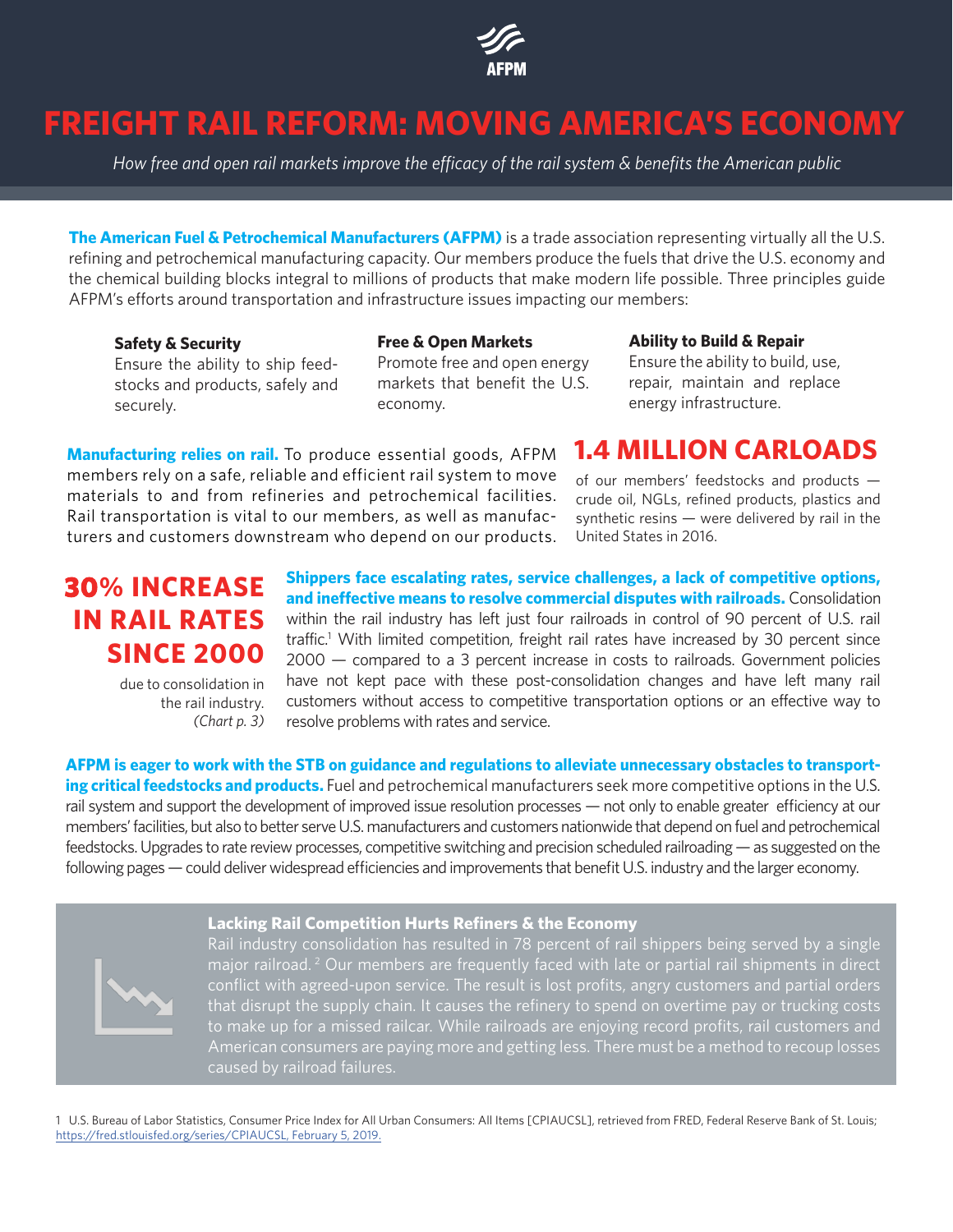

## **RATE REVIEW**

Encouraging the development of a more efficient, practical method to review and determine the reasonableness of freight rail rates is a priority for AFPM members, who offer the following considerations for rate case reform:

#### **Utilize Competitive Benchmarking**

Competitive rate benchmarking is market-based, economically sound and cost-effective. It draws on ample real-world data to develop benchmarks for competitive rail rates. Once models are developed, rail rates can be quickly compared to competitive benchmarks.

#### **Expedite the Process**

Challenging a rate before the STB is prohibitively expensive and complex, and it is especially burdensome to merchant refiners and other small businesses. The STB should build on the work it has already completed in EP 733, develop proposals to expedite or even standardize the production of rail traffic data, and allow for an alternative means to resolve rate disputes through a third-party arbitrator.

## **Balance the Burden of Proof**

To prevail in a rate reasonableness case, a rail customer must succeed with three burdens of proof:

- 1. Prove that they are subject to railroad "market dominance"
- 2. Prove that the rate being charged is jurisdictional to the STB
- 3. Prove that the railroad's rate is "unreasonably high"

By contrast, the railroad does not have to justify its rate under the current "rate reasonableness" process, and the rail customer must pay the rate while the case is pending. The burden of proof that the rate is reasonable should be shifted to the railroad.

## **COMPETITIVE SWITCHING**

The rail industry is attempting to frame the current competitive switching proposal as an effort to "re-regulate" the industry. In truth, this change would vastly improve market access and fairness in rail shipping, and should be adopted to get our nation's freight rail system back to work for American manufacturers.

**The proposal would simply allow certain rail customers to request that their freight be moved to another major railroad only if another rail line is reasonably accessible.** If the switch is shown to be unsafe or harmful to other customers, the railroad can block it. There is no "free lunch" for the shipper, as they would have to pay an appropriate "access" fee to cover the railroad's costs.

**Railroads must be held accountable for honoring reciprocal switching agreements.** Too many times, shippers are forced to let cars sit and dwell for excessive times at terminals. This is a way that the serving carrier tries to influence a shipper to move line haul business to the serving carrier. It is not consistent with the spirit of the original decision.

### **PRECISION SCHEDULED RAILROADING ("PSR")**

**STB should closely monitor railroads' implementation of PSR.** This operating model is designed to eliminate waste but it often is accompanied with service degradation. Decreased schedule flexibility, fewer available routes, and increased demurrage charges are just a few of the adverse effects PSR inflicts on shippers. AFPM understand the carrier's desire to incentivize operational efficiency; however, we are concerned that there is little recourse for shippers when rail carrier provides substandard service. Our members stand ready to document service failures to inform the Board of the operational challenges they face across the network. Ultimately, free and open rail system that benefits the entire U.S. economy should be more important than maximizing rail stock valuations.

# **WITH PRESIDENT TRUMP CALLING FOR REGULATORY REFORM TO SPUR THE ECONOMY AND JOB CREATION, AND A QUORUM PRESENT AT THE BOARD, NOW IS THE TIME FOR THE STB TO ADOPT CRITICAL REFORMS.**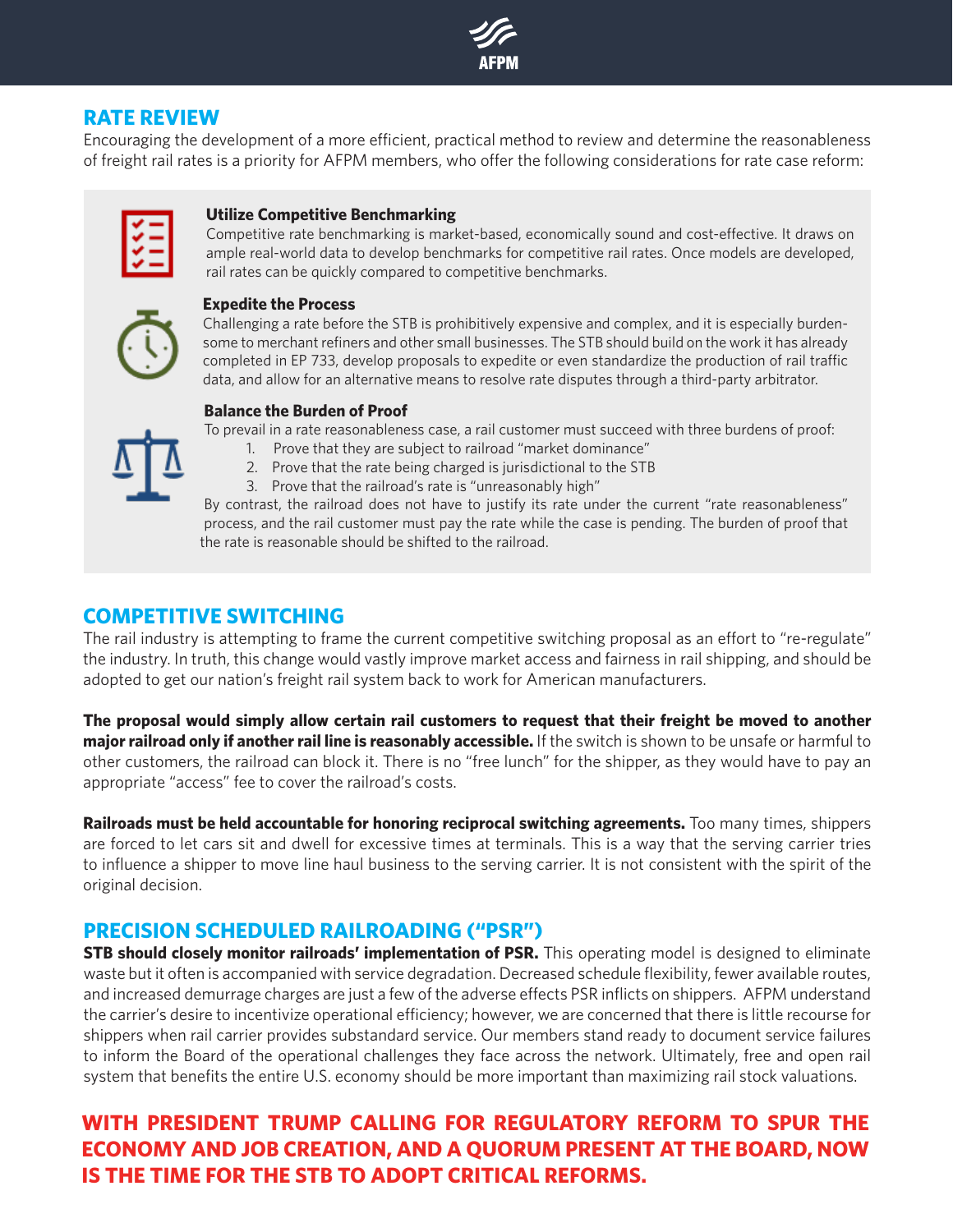# **Rail Customers Hit Hard By Recent Rate Increases**



**Change in Rail Rates, Costs, and Volumes**

(Rates and Costs Adjusted for Inflation)



# **Troubling Trends Indicate a Serious Market Failure:**

- Despite stagnant volumes, freight rail rates have increased significantly since 2000.
- Real rates have risen more than 30% while railroad costs have only increased by 3%.
- Railroad profits per-ton mile climbed sharply by 186% as carriers increased rates and shifted costs to rail customers.
- At the same time, rail volumes stopped increasing and actually decreased by 10% since carload shipments peaked in 2006.

Learn more at www.freightrailreform.com